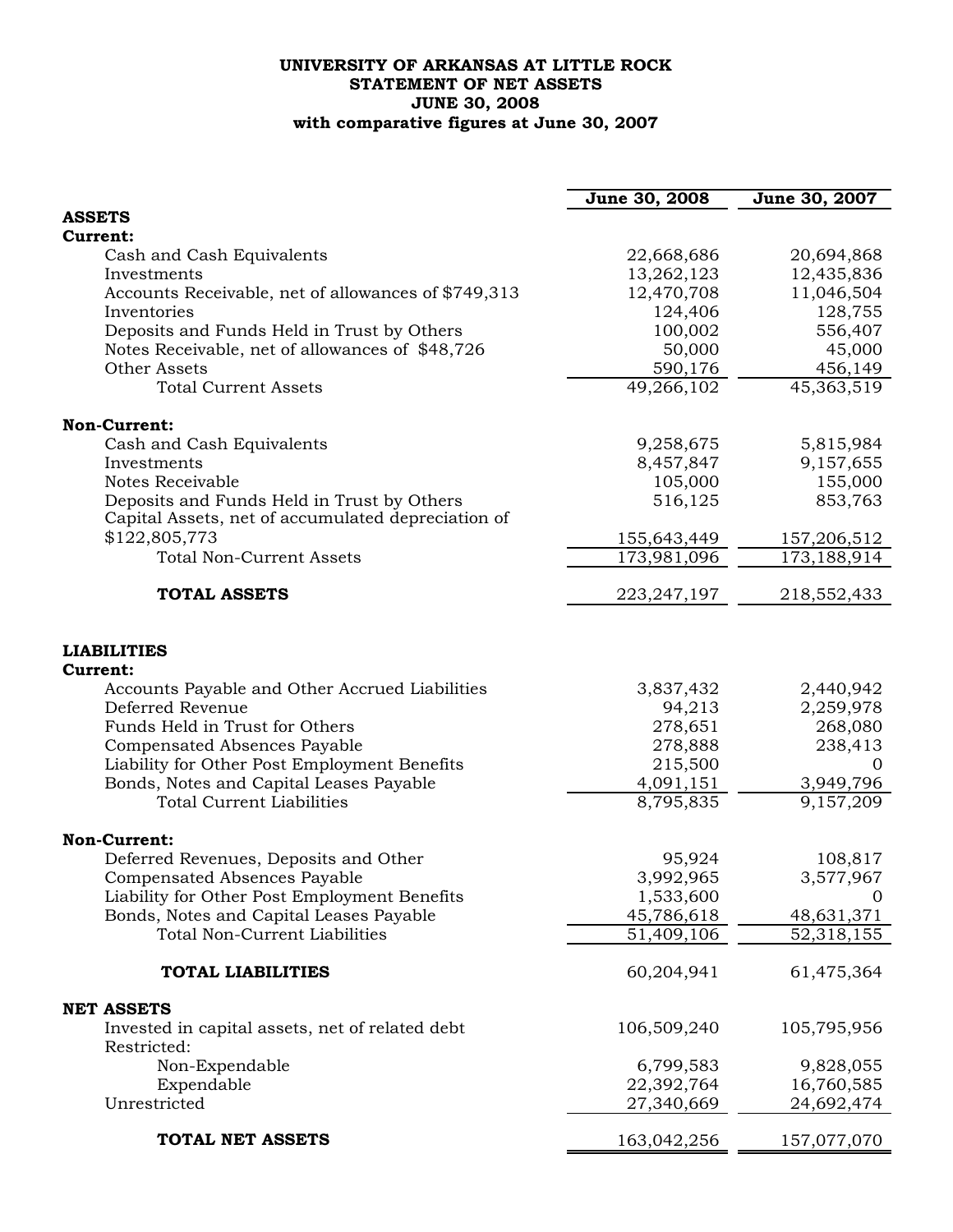## **UNIVERSITY OF ARKANSAS AT LITTLE ROCK STATEMENT OF REVENUES, EXPENSES & CHANGES IN NET ASSETS FOR THE YEAR ENDED JUNE 30, 2008 with comparative figures for 2007**

|                                                   | Year ended June 30,      |                     |  |  |
|---------------------------------------------------|--------------------------|---------------------|--|--|
|                                                   | June 30, 2008            | June 30, 2007       |  |  |
| <b>Operating Revenues:</b>                        |                          |                     |  |  |
| Student Tuition & Fees, net of scholarship        |                          |                     |  |  |
| allowances of $$7,411,703$                        | 46,883,946               | 44,679,751          |  |  |
| <b>Federal Grants and Contracts</b>               | 10,035,719               | 11,655,574          |  |  |
| State and Local Grants and Contracts              | 11,104,339               | 7,515,419           |  |  |
| Non-governmental Grants and Contracts             | 1,850,734                | 3,202,355           |  |  |
| Sales & Services of Educational Departments       | 2,807,640                | 2,899,218           |  |  |
| <b>Auxiliary Enterprises</b>                      |                          |                     |  |  |
| Athletics, net of scholarship allowances of       |                          |                     |  |  |
| \$781.257                                         | 3,745,294                | 3,873,226           |  |  |
| Housing & Food Service, net of scholarship        |                          |                     |  |  |
| allowances of \$451,086                           | 2,494,923                | 2,244,413           |  |  |
| Bookstore, net of scholarship allowances of       |                          |                     |  |  |
| \$75,604                                          | 403,851                  | 586,055             |  |  |
| Other Auxiliary Enterprises                       | 1,869,020                | 1,815,131           |  |  |
| Other Operating Revenues                          | 1,407,720                | 1,426,999           |  |  |
| <b>Total Operating Revenues</b>                   | 82,603,187               | 79,898,141          |  |  |
|                                                   |                          |                     |  |  |
| <b>Operating Expenses:</b>                        |                          |                     |  |  |
| Compensation and Benefits                         | 105,536,429              | 98,388,317          |  |  |
| Supplies and Services                             | 30,041,581               | 32,542,087          |  |  |
| Scholarships and Fellowships                      | 16,153,700               | 14,960,183          |  |  |
| Depreciation                                      | 9,645,443                | 9,399,146           |  |  |
| <b>Total Operating Expenses</b>                   | 161.377.154              | 155,289,733         |  |  |
| <b>Operating Income (Loss)</b>                    | (78, 773, 967)           | <u>(75,391,592)</u> |  |  |
| <b>Non-Operating Revenues (Expenses):</b>         |                          |                     |  |  |
| State Appropriations                              | 66,494,380               | 61,283,703          |  |  |
| <b>Federal Grants</b>                             | 11,261,459               | 11,061,887          |  |  |
| <b>State Grants</b>                               | 1,605,989                | 1,221,970           |  |  |
| Non-governmental Grants                           | 726,125                  | 987,078             |  |  |
| Gifts                                             | 2,741,430                | 2,083,041           |  |  |
| Investment Income (net)                           | 1,635,323                | 3,659,748           |  |  |
| Interest on Capital Asset-Related Debt            | (2, 135, 544)            | (1,617,166)         |  |  |
| Gain (Loss) on Disposal of Capital Assets, net of |                          |                     |  |  |
| accumulated depreciation of \$3,545,683           | (595, 605)               | (113, 705)          |  |  |
| Other                                             | (3,000)                  | (3,000)             |  |  |
| <b>Net Non-Operating Revenues</b>                 | 81,730,556               | 78,563,556          |  |  |
| Income before other revenues & expenses           | 2,956,589                | 3,171,964           |  |  |
| <b>Other Changes in Net Assets</b>                |                          |                     |  |  |
| Capital appropriations                            | 4,100,000                | 128,755             |  |  |
| Capital grants and gifts                          | 3,654                    | 174,551             |  |  |
| Bond Proceeds from Act 1282 of 2005               | 208,856                  |                     |  |  |
| Adjustments to prior year revenues & expenses     |                          | 5,664,919           |  |  |
| Other                                             | (47, 819)<br>(1,256,094) | (252, 401)          |  |  |
| Increase (Decrease) in Net Assets                 | 5,965,187                | 8,887,788           |  |  |
| Net Assets - Beginning of Year                    | 157,077,070              | 148,189,282         |  |  |
| Net Assets - End of Year                          | <u>163,042,256</u>       | <u>157,077,070</u>  |  |  |

 $\ddot{\phantom{a}}$